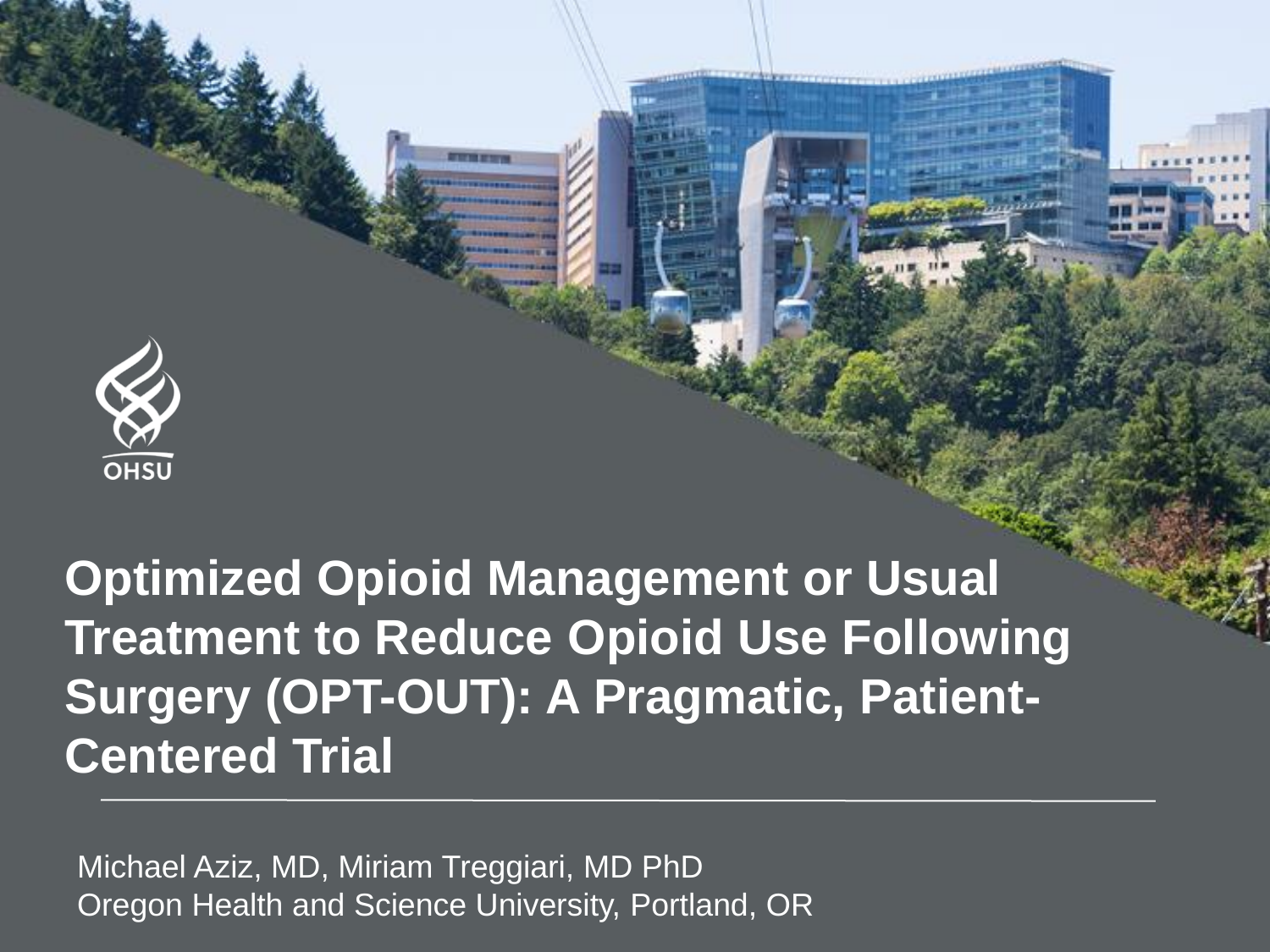

### **Disclosures**

No conflict of interest

Supported by: AUA/IARS/SOCCA

Funding not related to this proposal

- NIH/NHLBI 1 R61 HL138650-1
- Industry funding
	- -Covidien
	- -Merck
	- -Edwards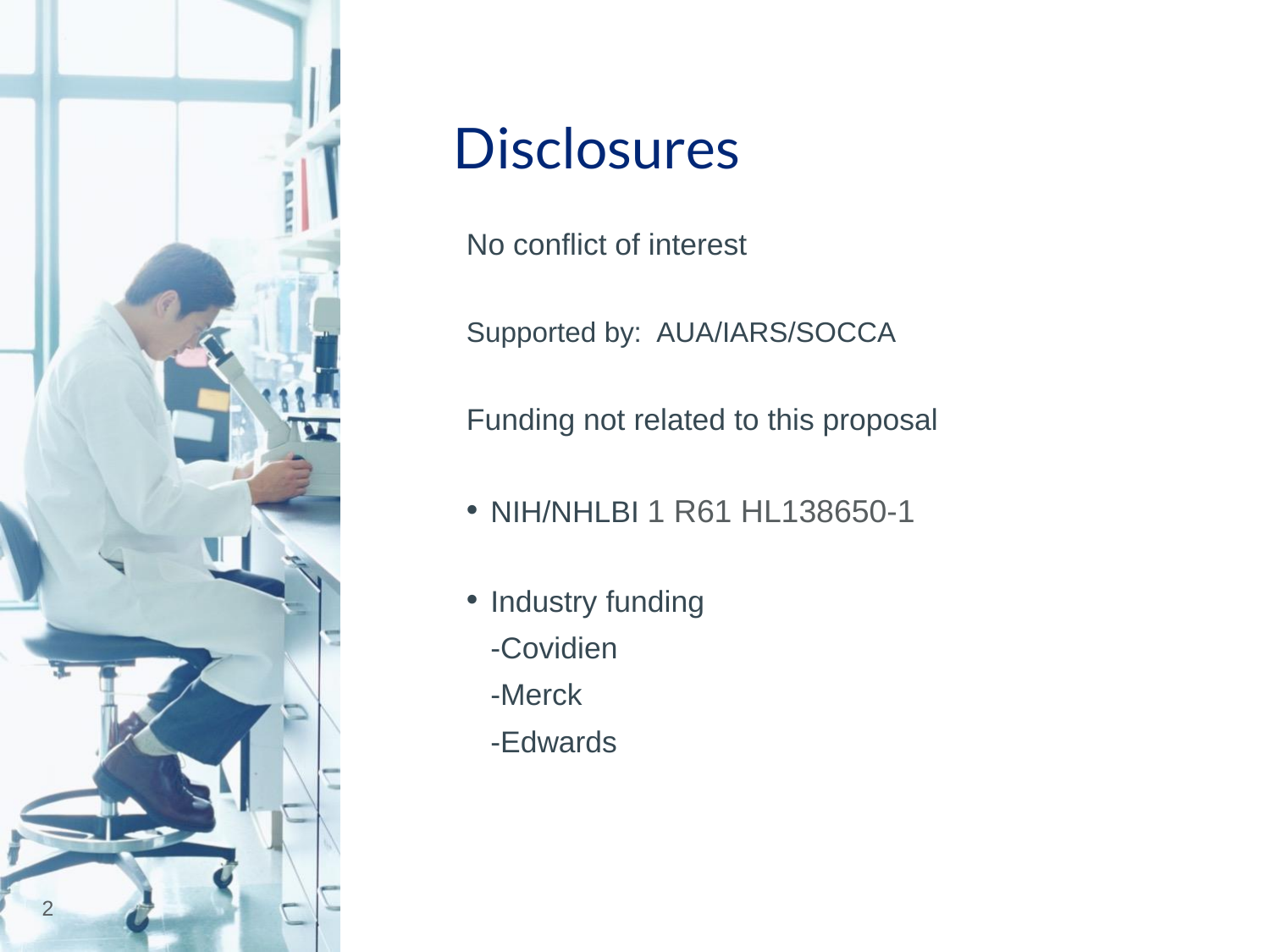## The Opioid Crisis

- 115 people die every day from opioid overdose
- The CDC reported a substantial increase in death related to prescription opioids and synthetic opioids
- The acute pain setting is often the initial exposure
- After surgery, 6-15% previously naive patients remain persistent opioid users

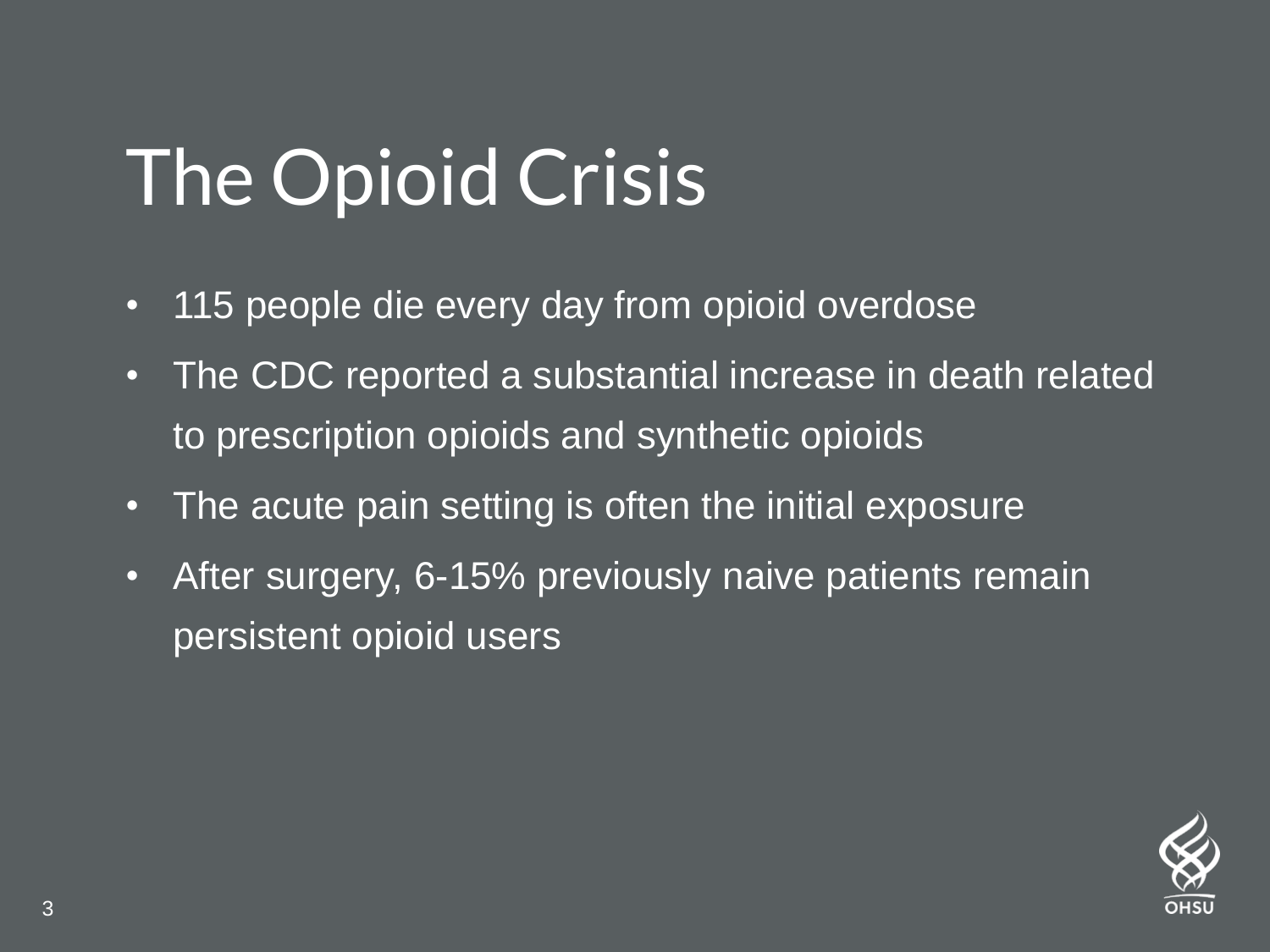## Background

- A large proportion of prescription opioids are unused after several types of surgery
- Opioid treatment not superior to non-opioid medications for pain related function or pain scores
- Multi-modal analgesia is associated with reduced postoperative complications
- Engaging and educating patients improves opioid handling

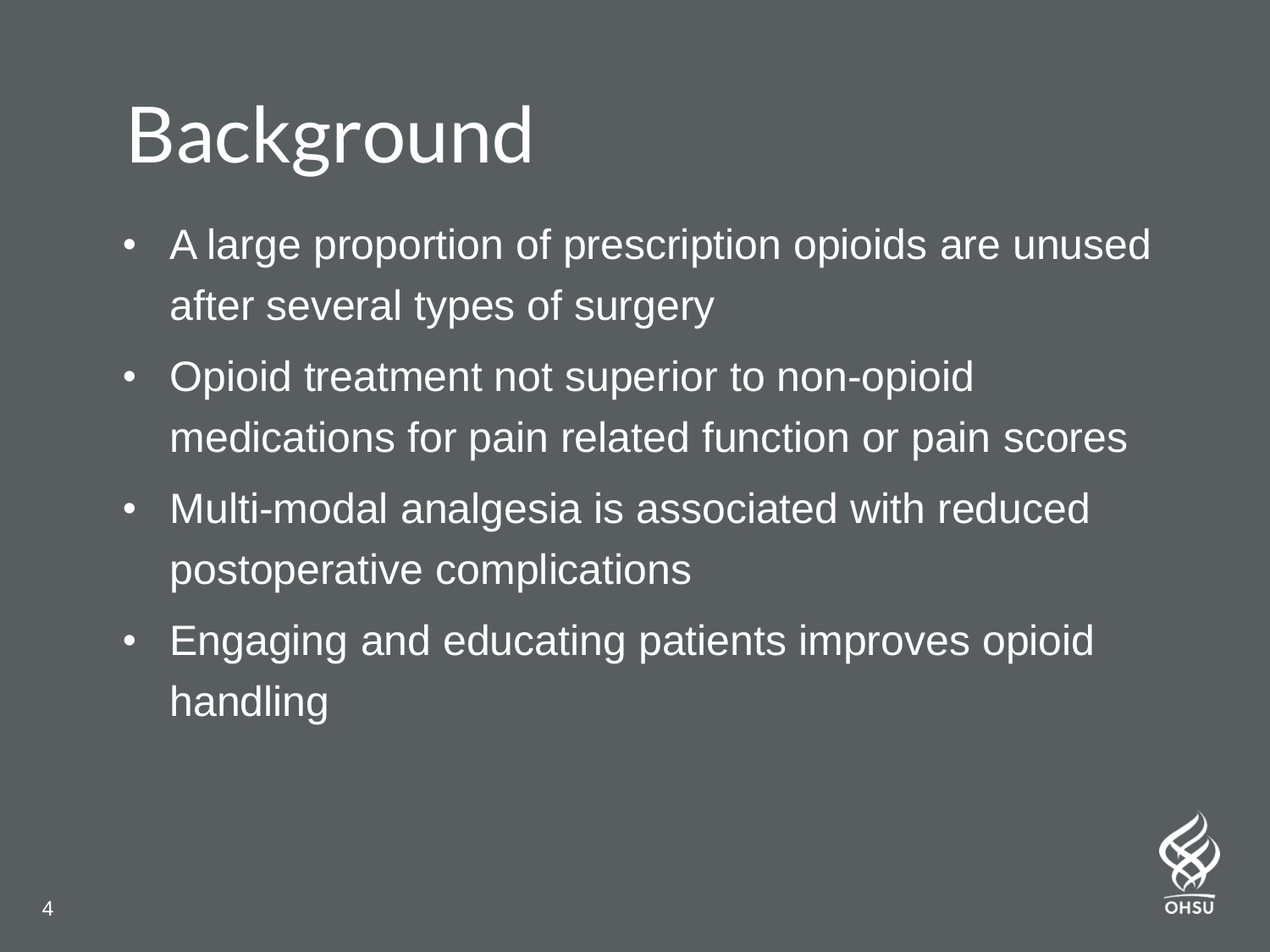## Study Rationale

- Limited research has evaluated the patient's pain experience with a tailored approach to post-operative opioid pain management
- Regulatory oversight has mostly focused on reducing the number of pills prescribed
- A multi-disciplinary team informed by anesthesiologists stands to address the perioperative prescription practice to reduce post-surgical pain, opioid consumption, and the amount of opioids available for public consumption or diversion

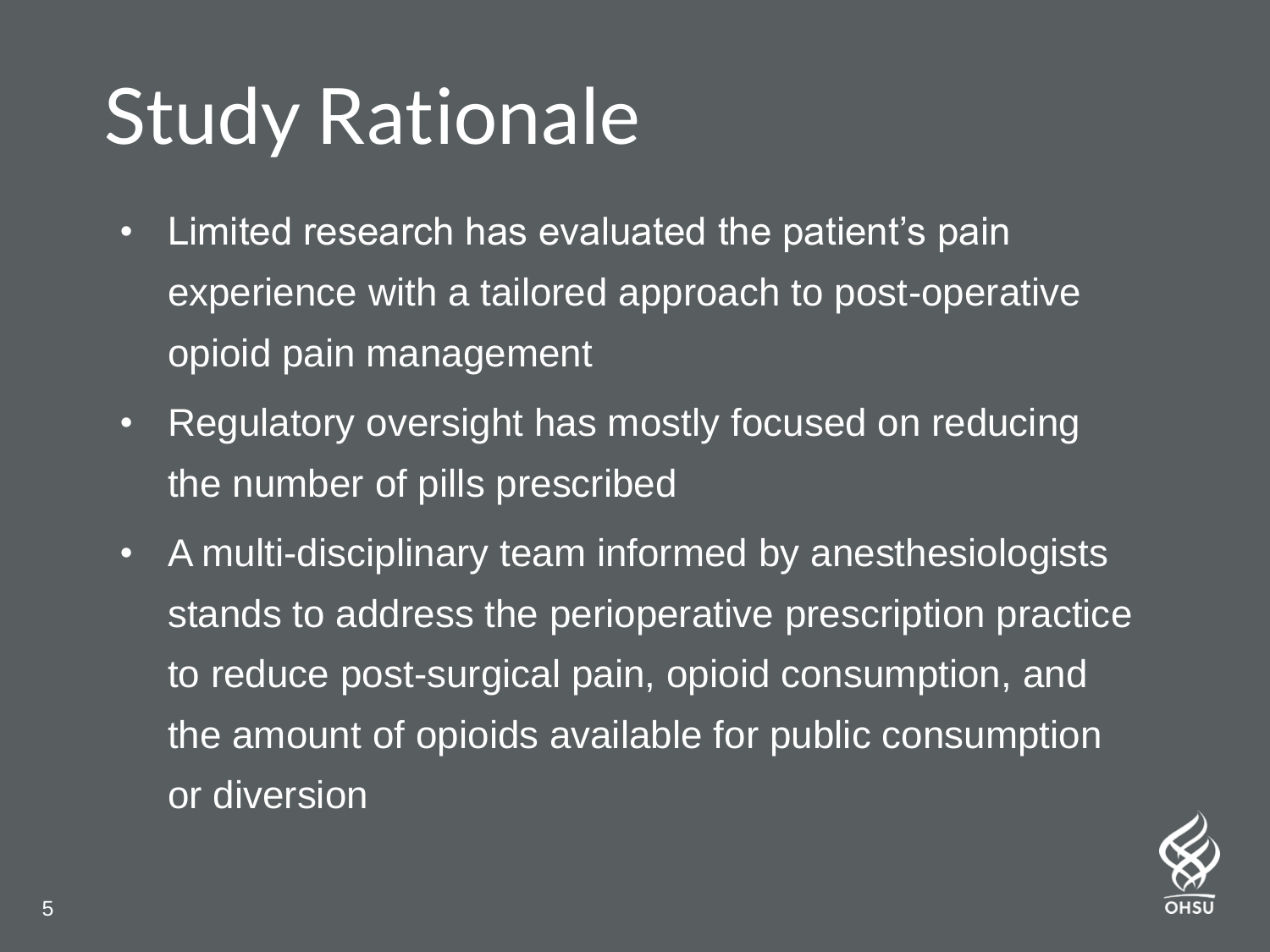## Study Question

• Can a postoperative pain management plan effectively treat surgical pain while reducing the overall amount of opioid prescription after hospital discharge and improving patient satisfaction with pain management?

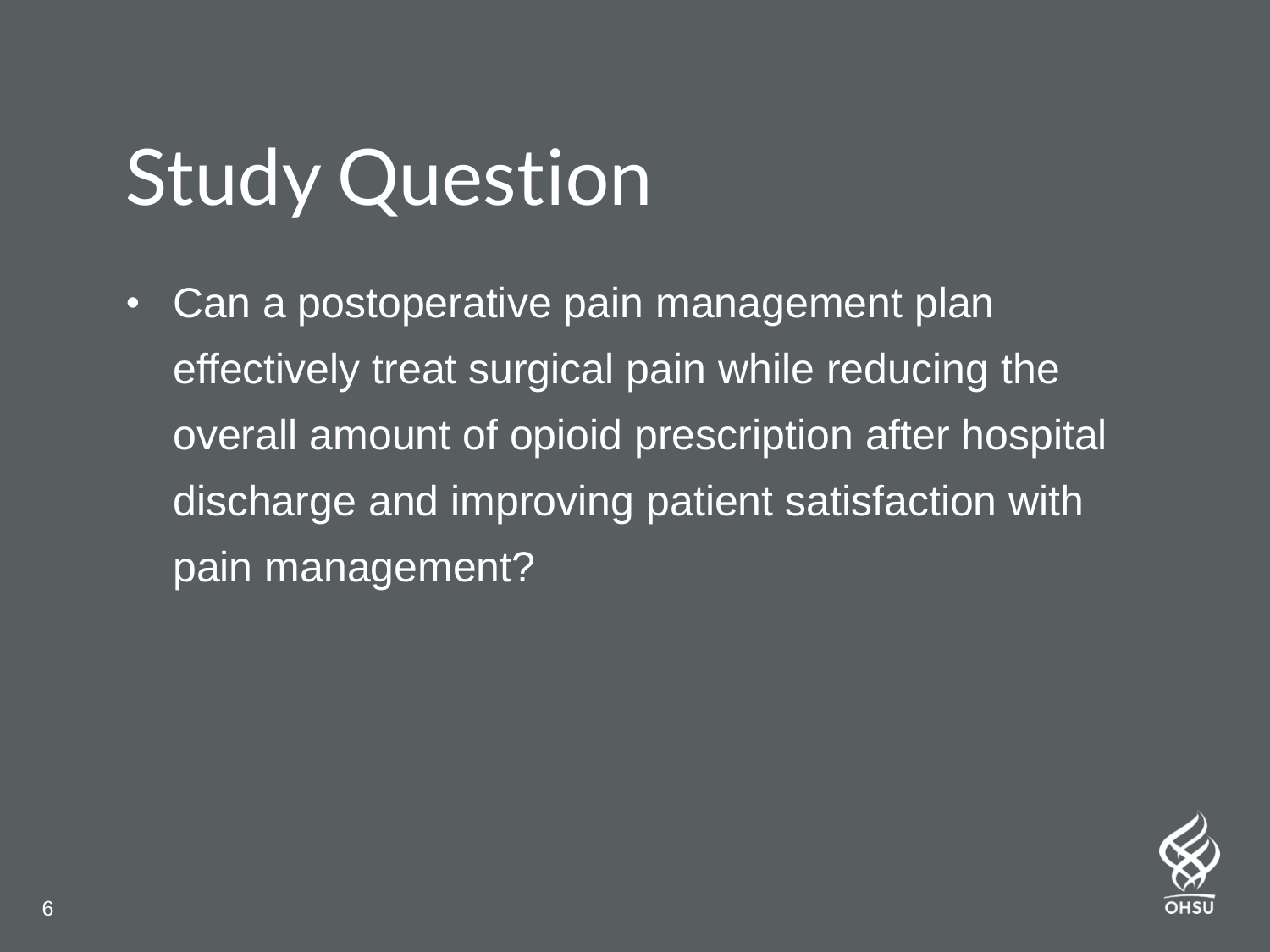## Hypotheses to be Tested

Compared with usual care based on fixed prescription practices, a postoperative pain management plan that uses a shared decision making model and a protocolized, patient-centered opioid prescription strategy will

- 1. Reduce the amount of opioid consumed (morphine milligram equivalents) at 30 and 90 days following hospital discharge
- 2. Improve pain related functioning and quality of life at 5, 30, and 90 days following hospital discharge
- 3. Reduce the amount of unused prescription opioids through appropriate prescribing and take-back program.

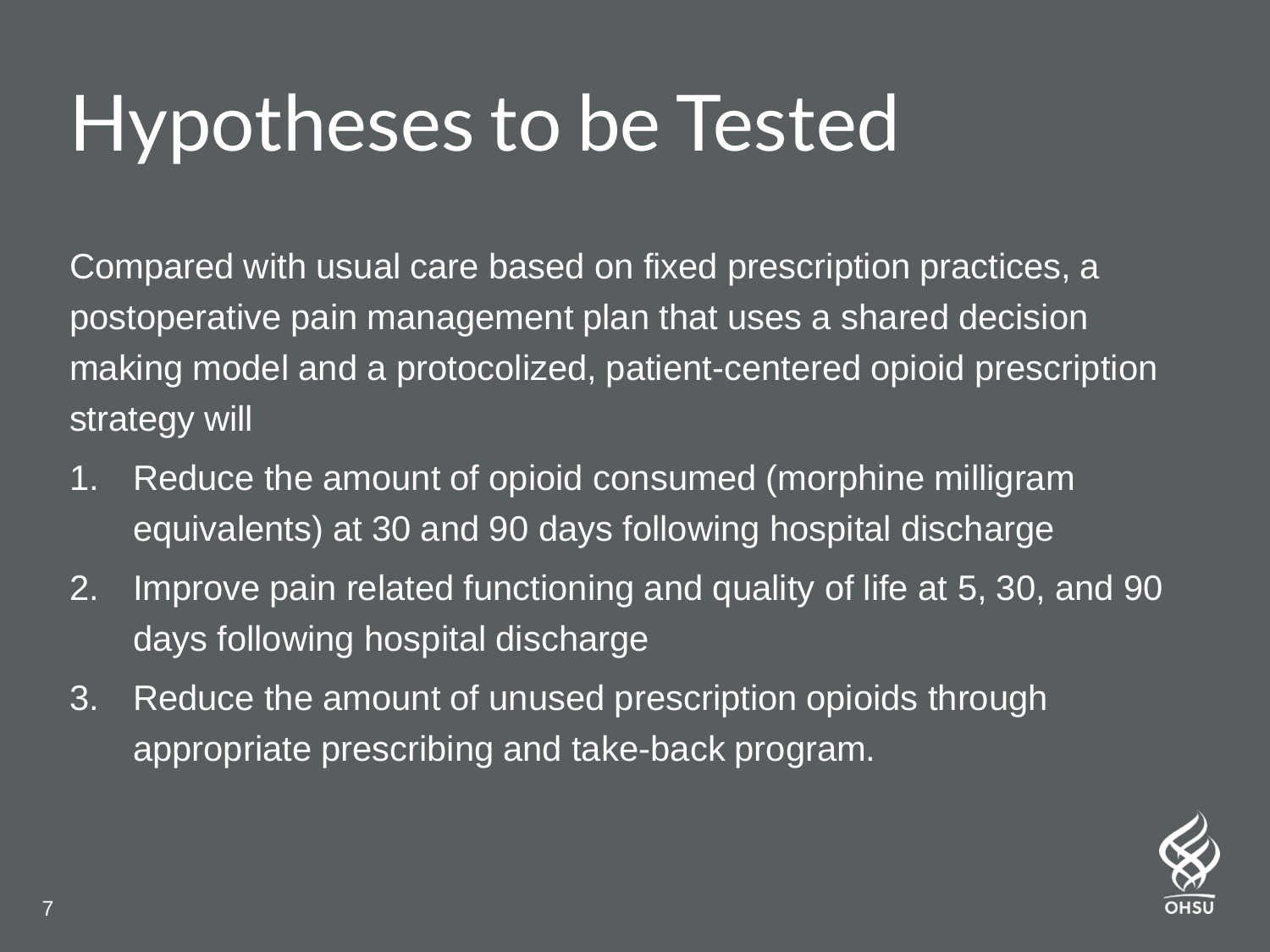## Study Design

- Pragmatic, multi-center, randomized controlled trial
- Approximately 1,662 opioid naïve participants undergoing selected elective surgical procedures, with planned discharge to home
- Participants will be randomized 1:1 to pain managed according to the postoperative pain management plan or fixed prescription based on usual care for the surgical procedure

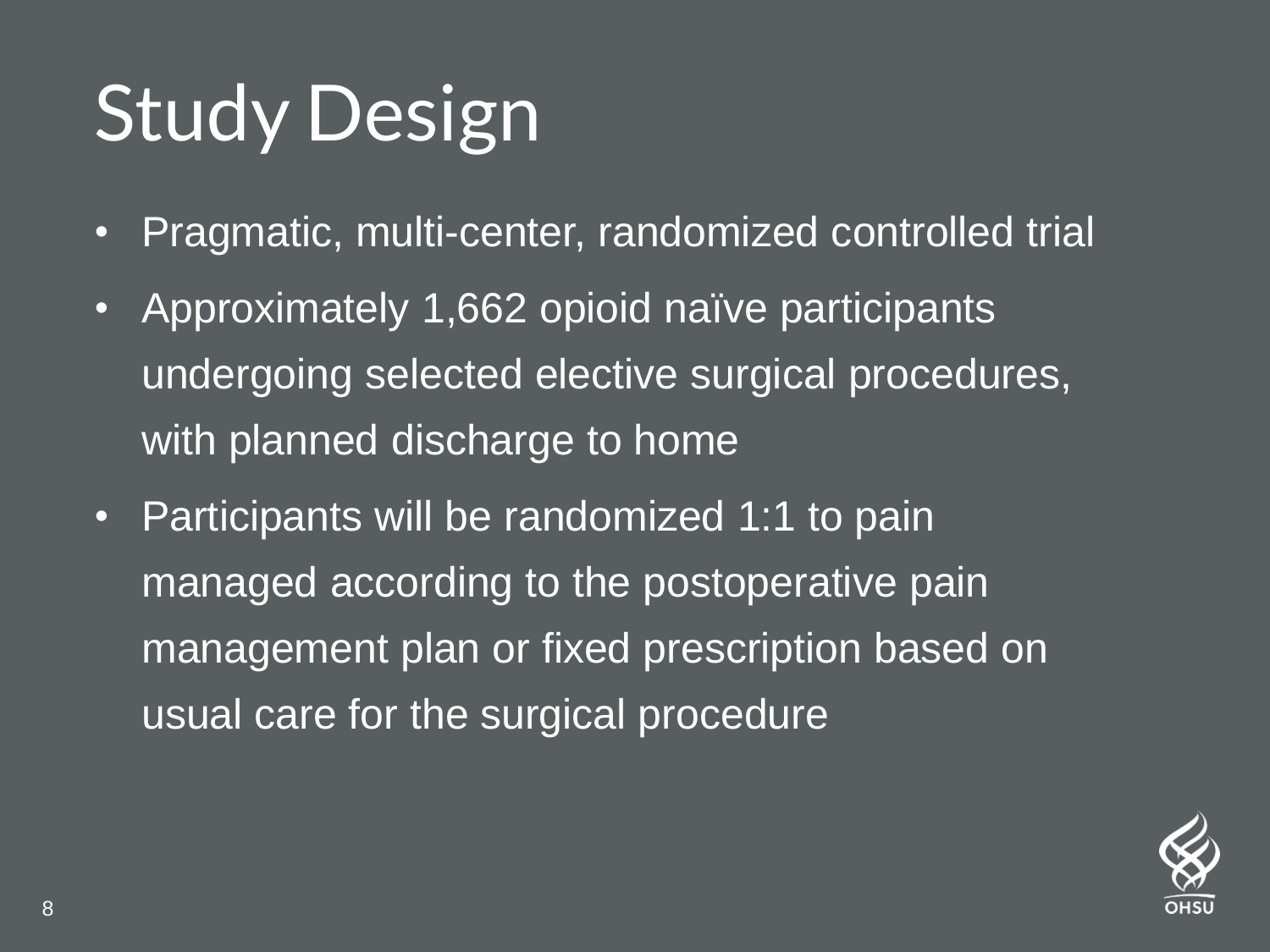# Study Endpoints

#### **Primary Endpoint**

• Oral morphine mg equivalent (MME) prescribed and consumed at 30 days after hospital discharge

#### **Secondary Endpoints**

- Pain related functioning based on the Brief Pain Inventory scores
- Quality of Life (Short Form 36)
- Pain Catastrophizing Scale
- Sleep Quality (PROMIS)
- Anxiety (GAD)
- Oral morphine mg equivalent (MME) unused and unreturned
- Proportion of patients remaining on opioid prescription at 90 days

Primary and Secondary Endpoints will be collected at 5, 30, and 90 days after hospital discharge

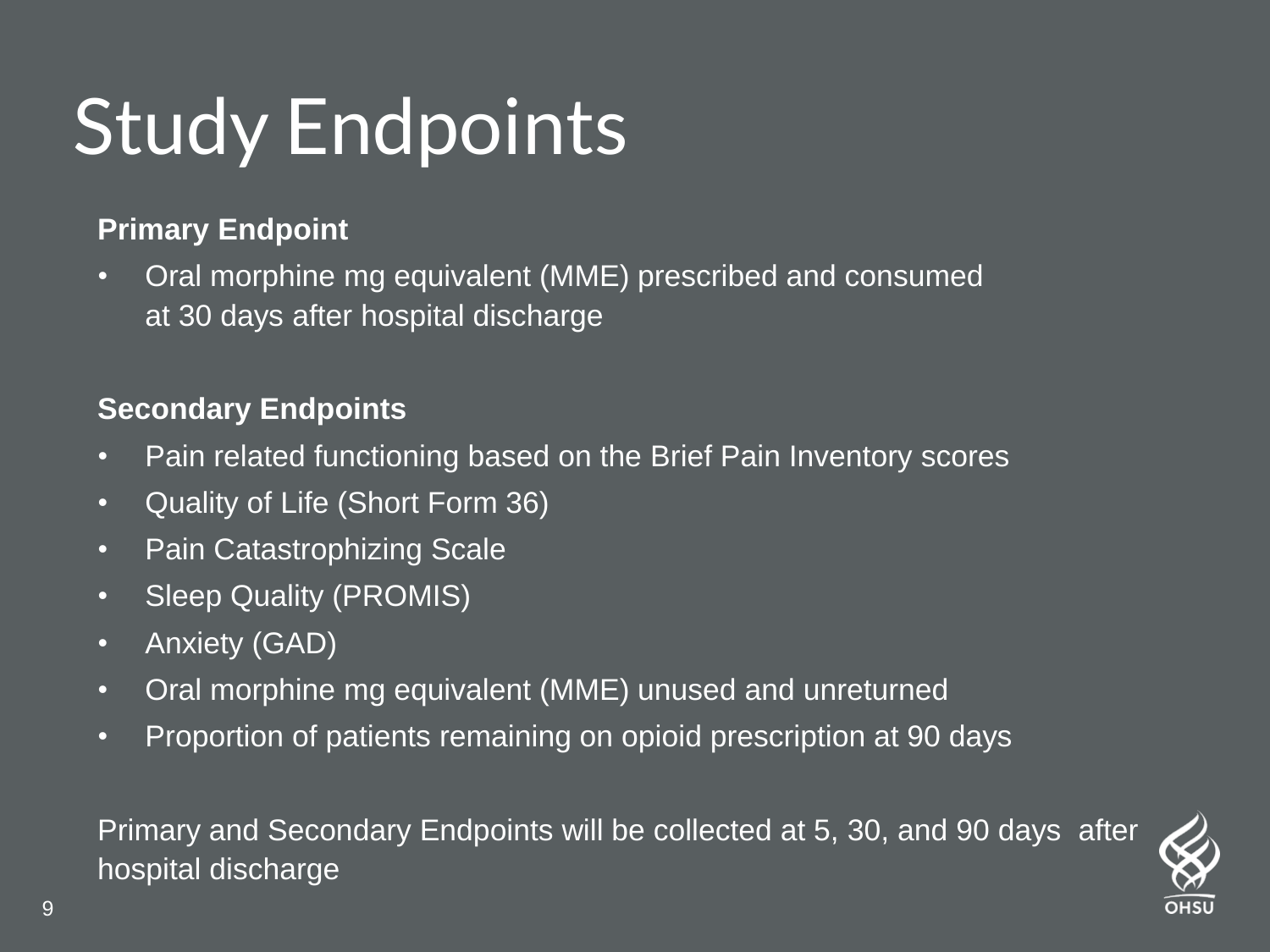## Study Procedures

At the time of enrollment, all participants will

- Receive a brochure on opioid safety
- Download and be trained in the use of a phone application to report their pain, function, and pain medication use
- Be randomized 1:1 to intervention or control group

#### At the time of discharge, all participants will

- Be followed to collect study endpoints
- Receive financial incentives each time they report or complete a required survey
- Be offered opioid disposal through a take-back program

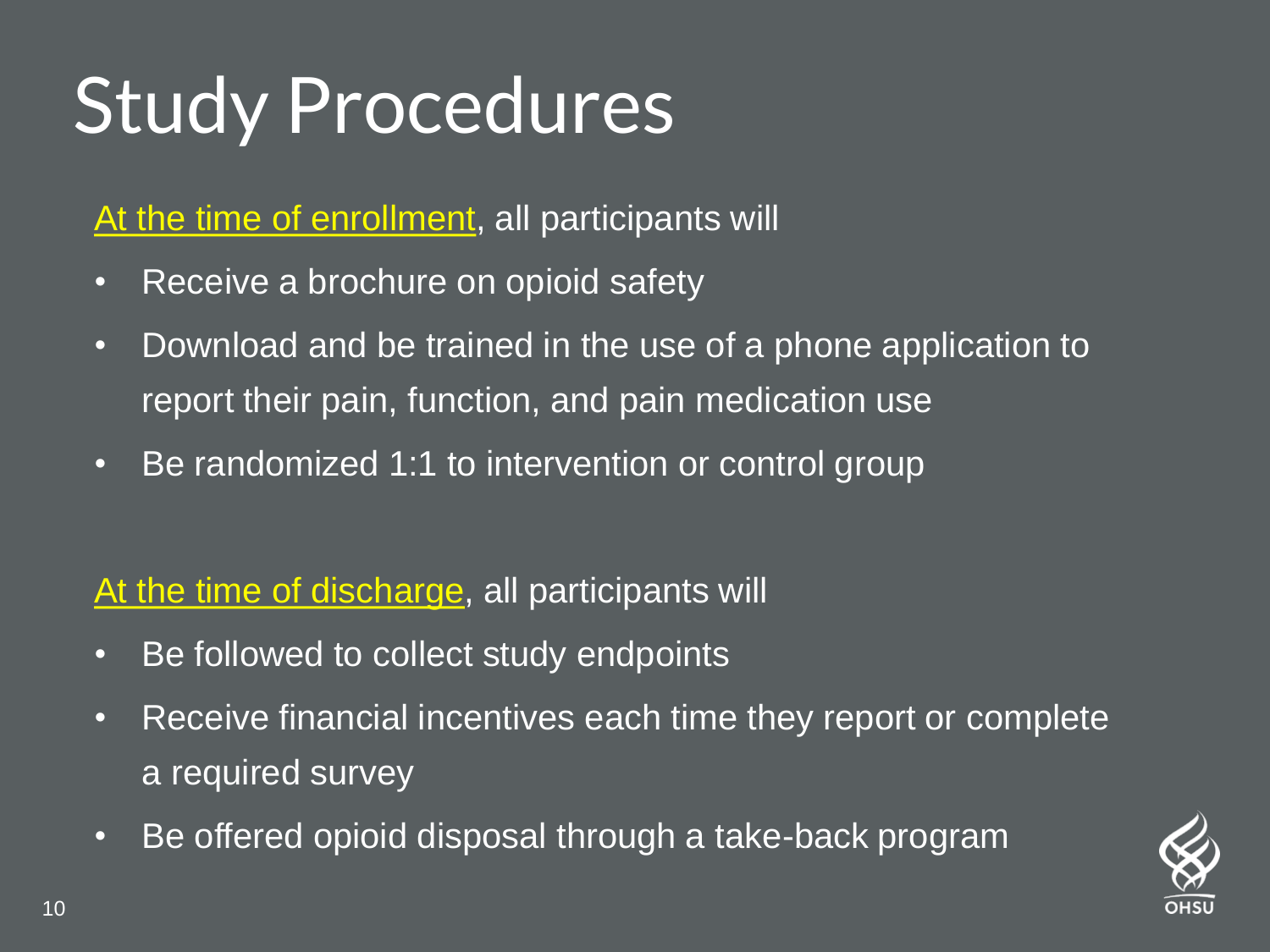# Randomization Assignment

#### Intervention Group

#### At the time of enrollment

• Receive opioid education and determine pain management expectations

#### Control Group

#### At the time of enrollment

• No other intervention

#### At the time of discharge

• Pain will be managed by prescribing team using shared decision model and a multi-modal approach with opioid limited up to a 5-day supply

#### At the time of discharge

Pain will be managed by prescribing team using a fixed dosing schedule based on average prescription amounts for surgical procedure categories

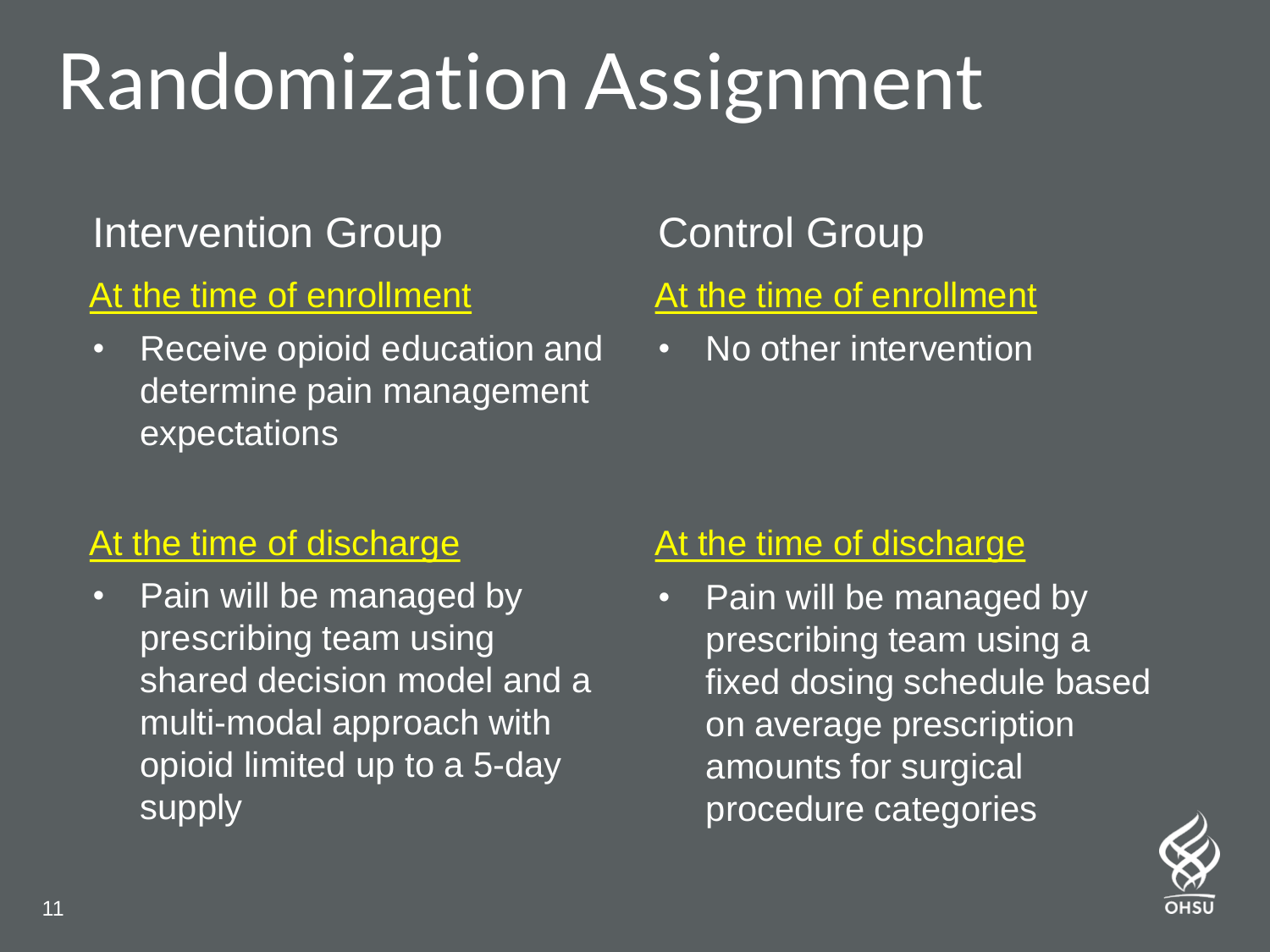### Study Schedule



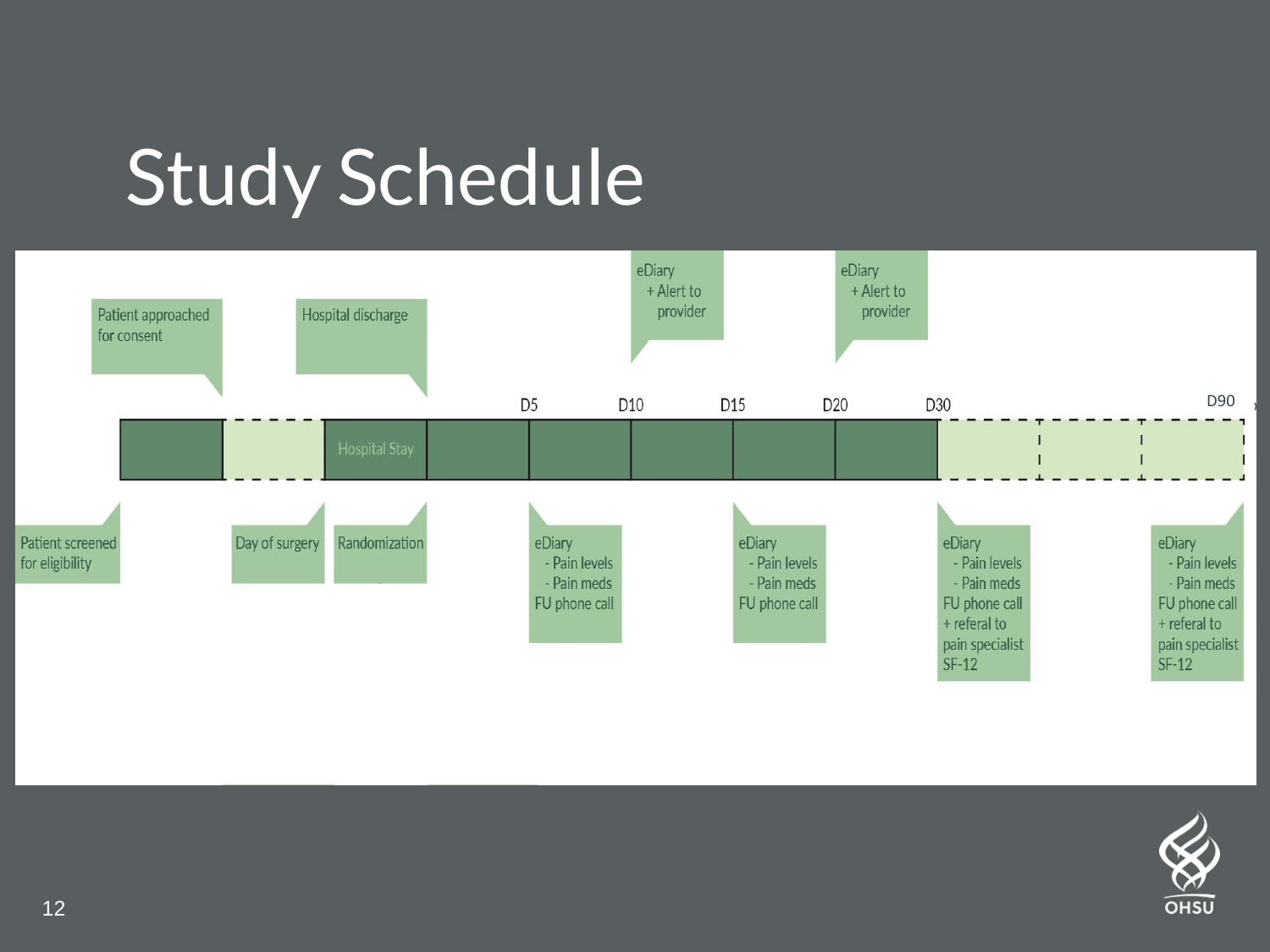

### **Tracking**

• Mobile application reports of pain, opioid consumption, function, catastrophizing



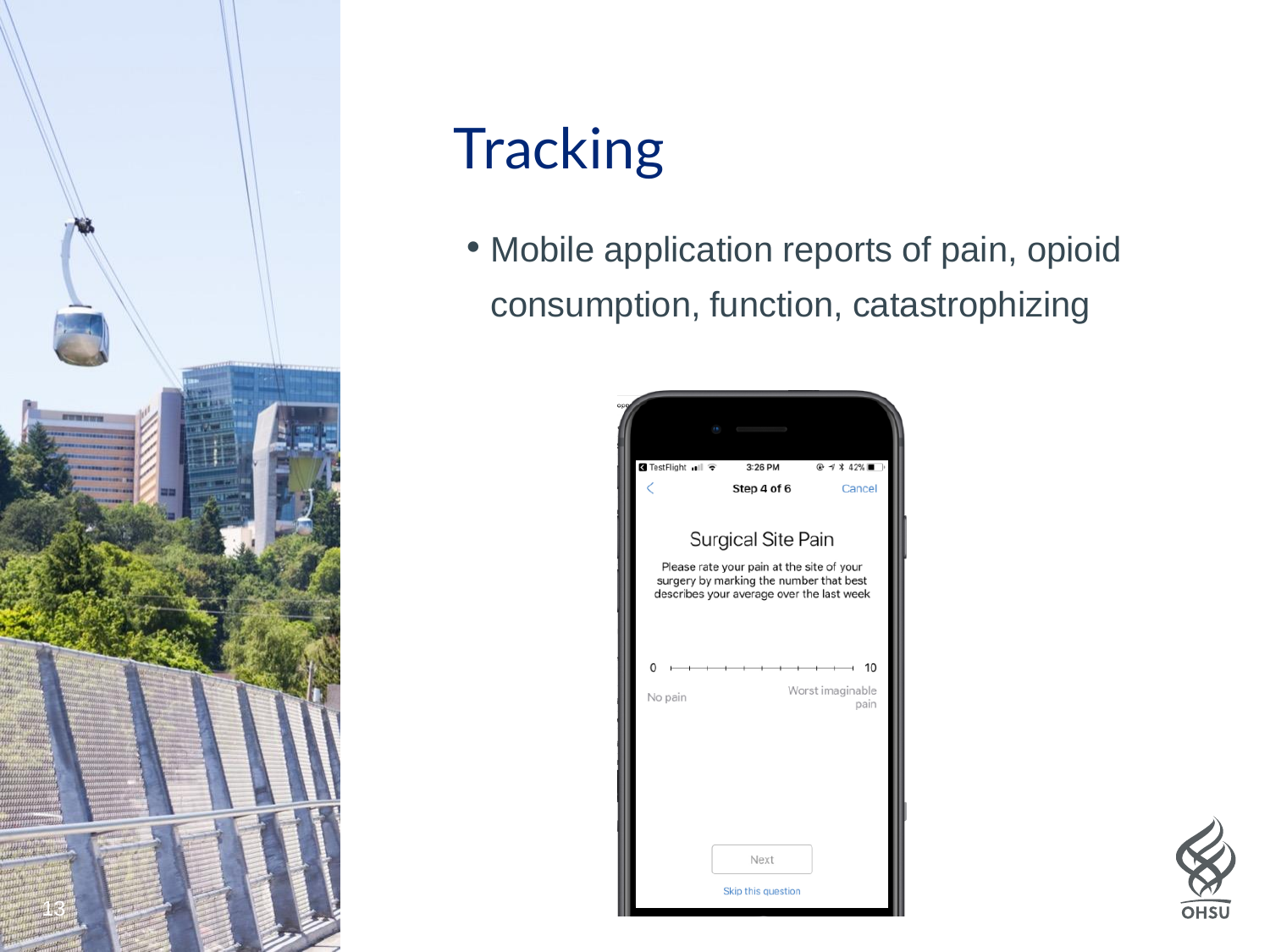## **Innovation**

- The patient is engaged in shared decision making regarding their pain management
- Reduced opioid prescribing has not been tested in a prospective randomized fashion
- Anesthesiology clinical trials network & MPOG
- Incorporation of modern patient tracking

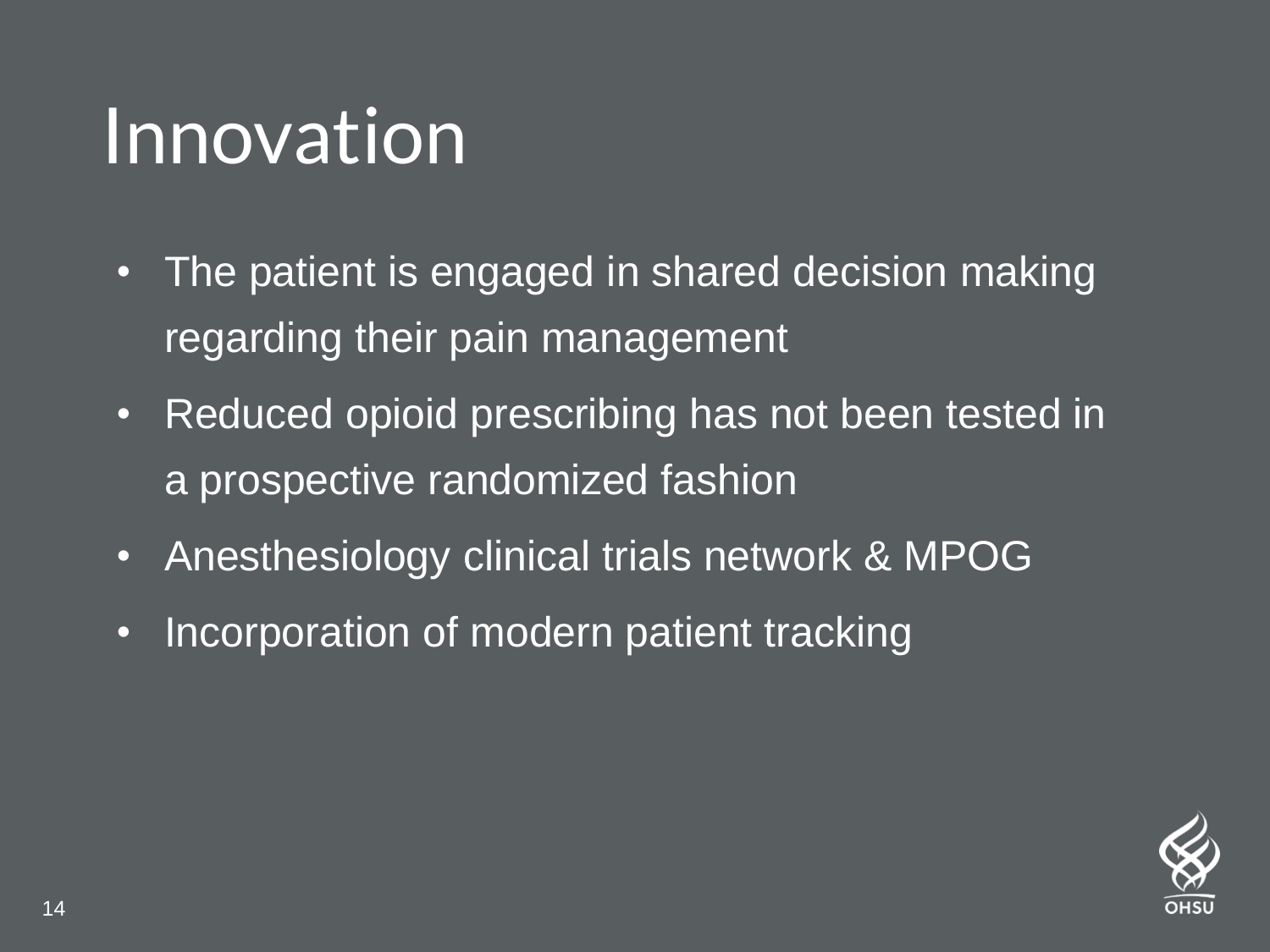## Preliminary Data

- MPOG Enhanced observation study (PI Kuck) recruited 1,137 patients across 12 center in a 2 week period
- Pain and opioid use recorded at 30 and 60 days post-operatively
- Existing literature describes the problem, provides adequate estimates for sample size calculations, and targets for intervention

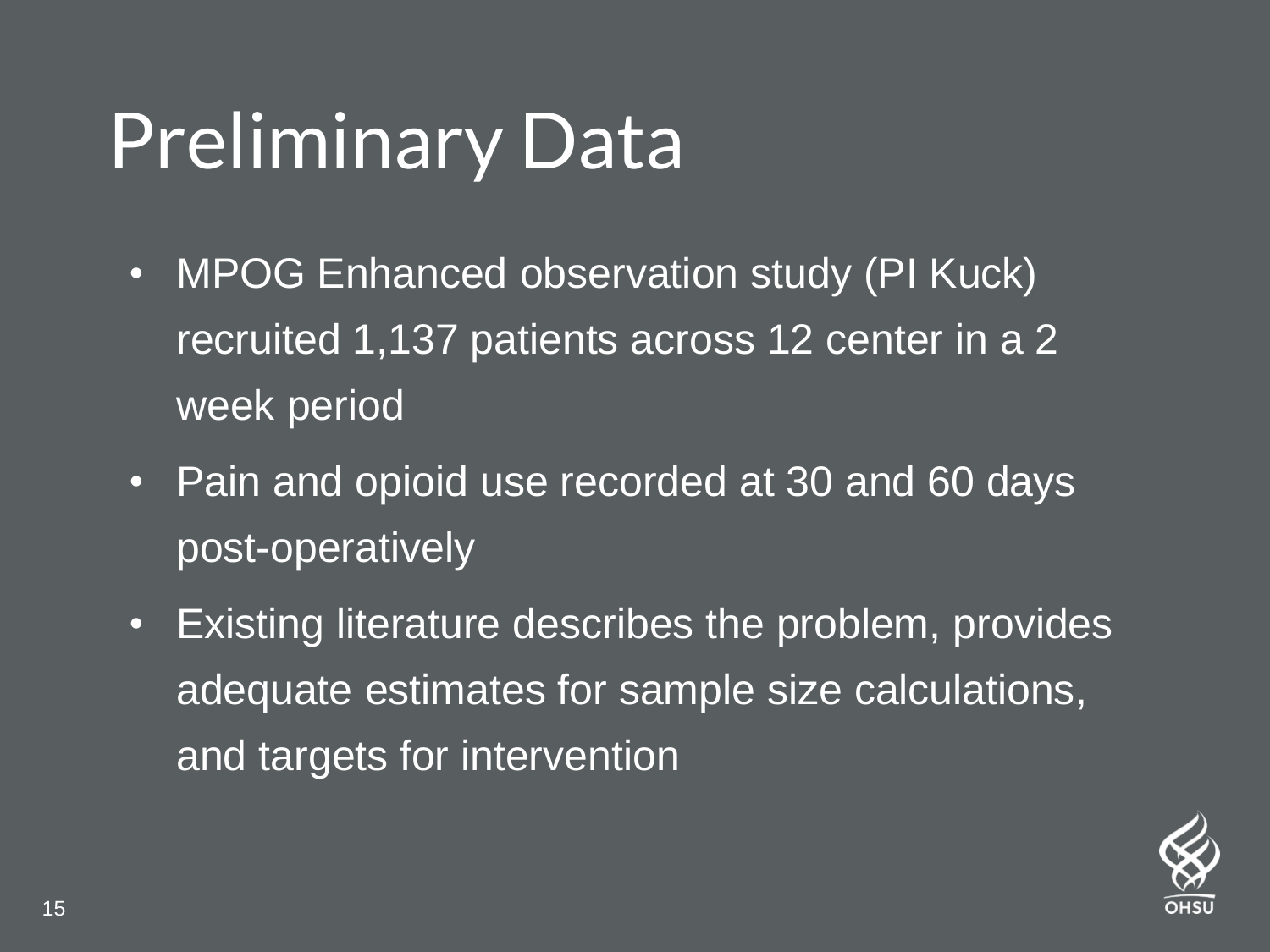# Preliminary Data - Ongoing

- Host institution approved observational study of current prescription practices for the targeted surgical populations
- Broader query of a Kaiser pharmacy database to track initial and subsequent prescriptions up to 90 days postoperatively
- Pilot data collection to test the App
- Identifying funding opportunities (NIH HEAL)

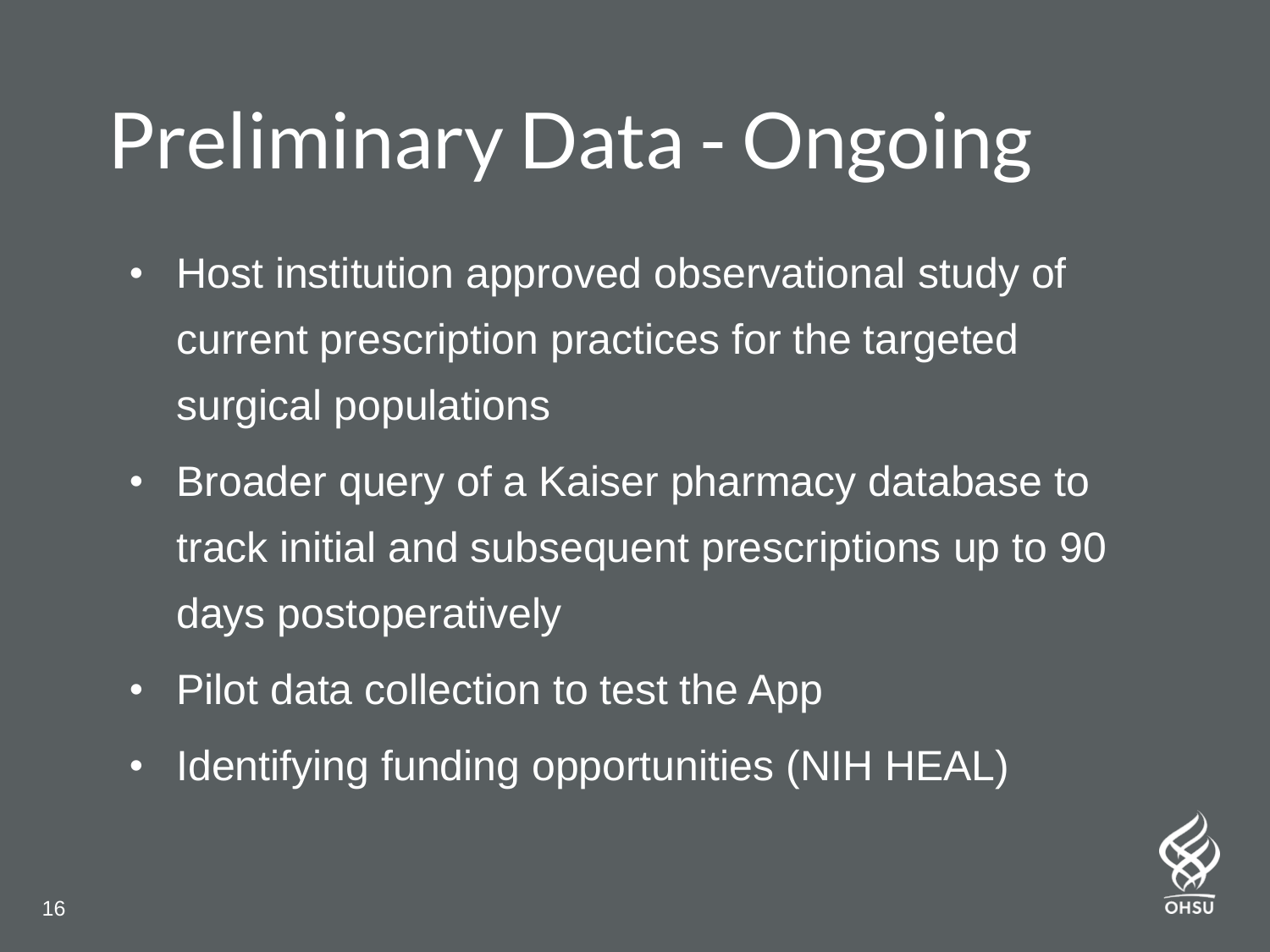## Environment

- Host institution has past and current government funding in clinical research including multi-center RCT's
- MPOG serves as the most robust data coordinating center in the United States
- Interested collaborators
	- Feasibility questionnaire to be distributed to interested investigators for site selection

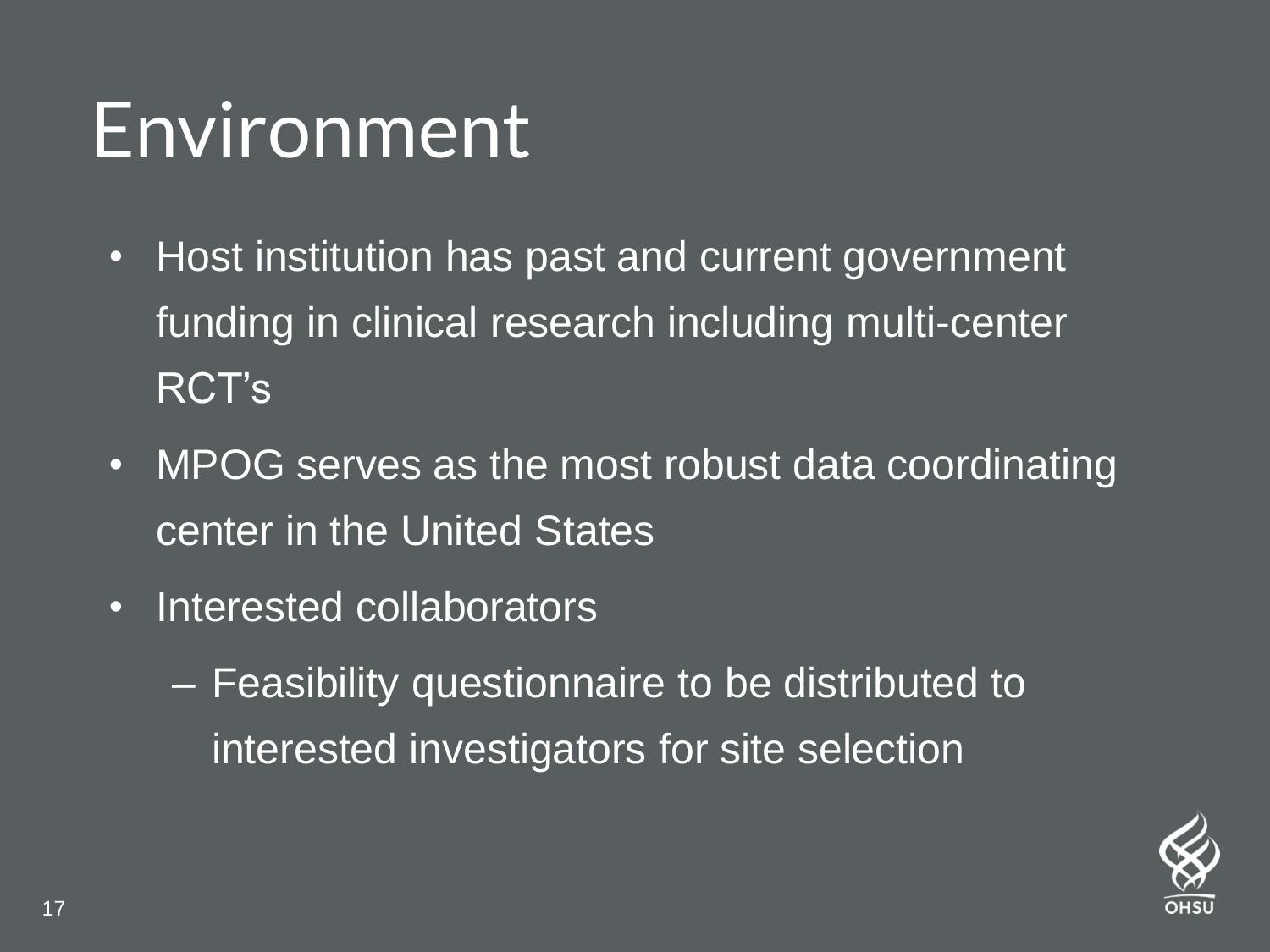## Potential Participating Sites

- OHSU
- Michigan
- Utah
- Virginia
- Washington
- Brigham and Women's
- NYU
- Yale
- MGH
- Others

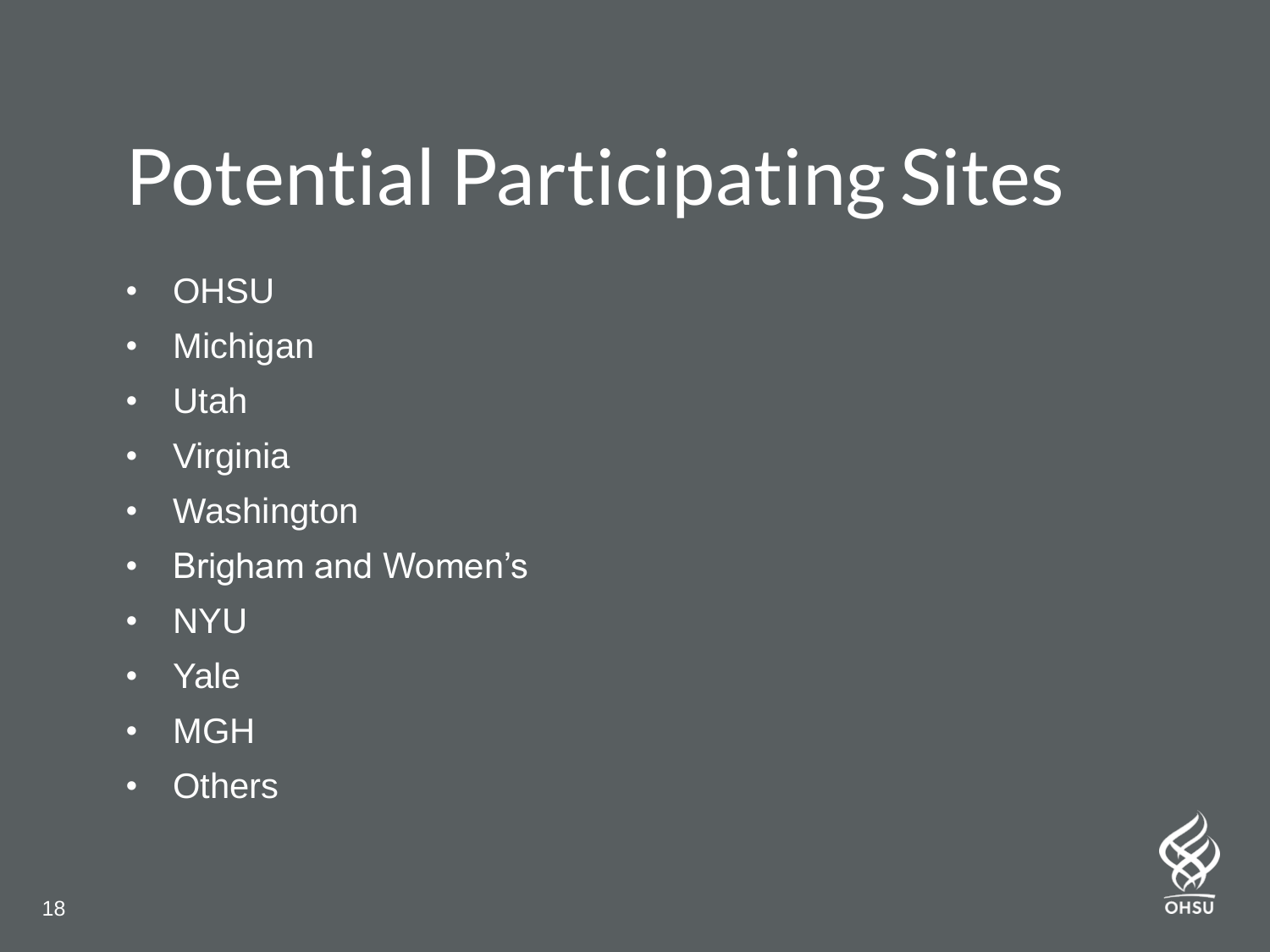